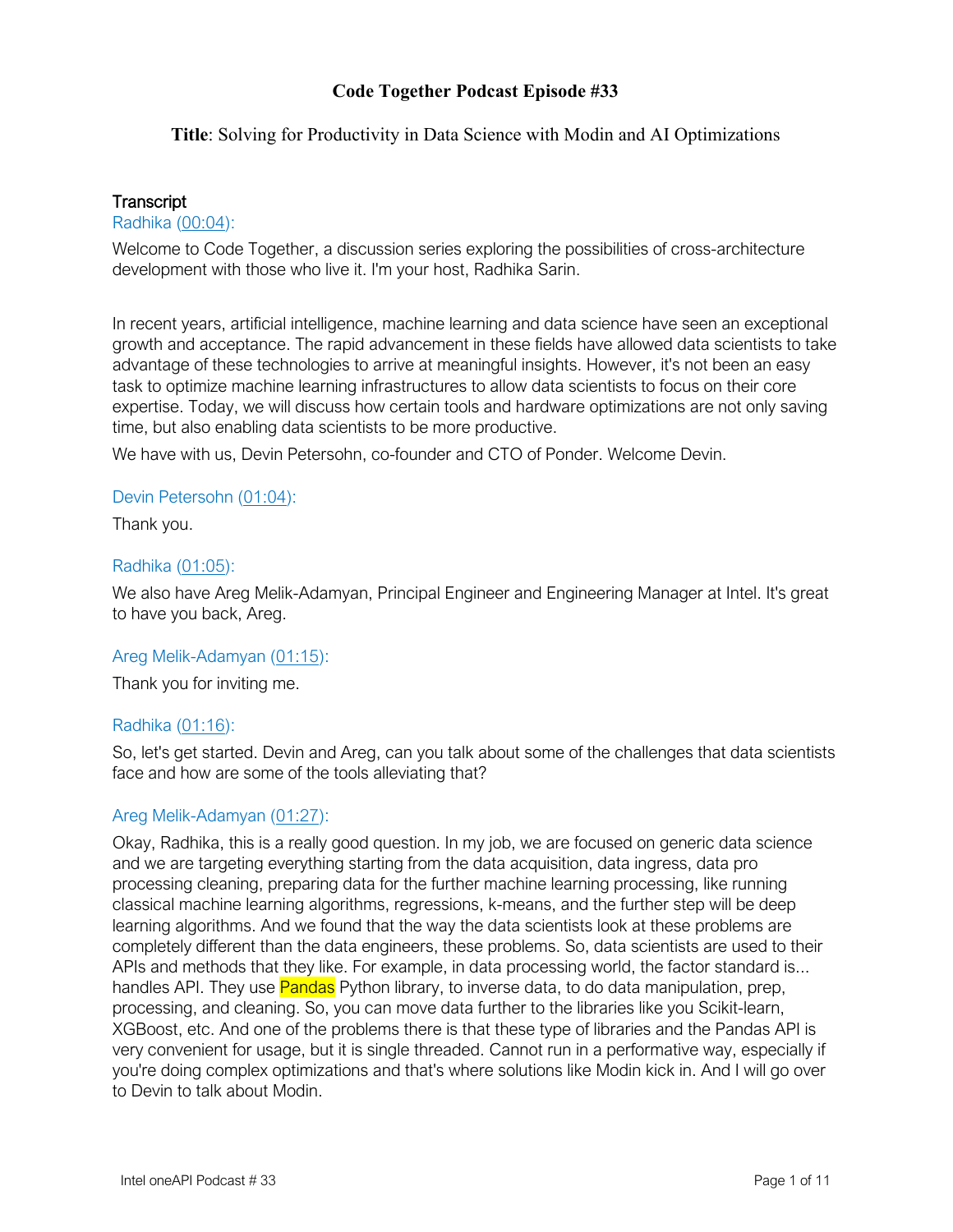### **Title**: Solving for Productivity in Data Science with Modin and AI Optimizations

#### Devin Petersohn (02:58):

Thank you. So Modin is a drop-in replacement for Pandas, and it kind of comes from this idea that there are things that data scientists should care about And there are things that data scientists shouldn't care about. Data scientists are fundamentally just trying to extract value from data. So they don't need to worry about things like, how data is laid out, how data is partitioned, how to best schedule jobs or anything like that, Right? None of that is really directly tied to this goal of extracting value from data. And so a lot of existing tools that work on the large scale, they're not very usable. They kind of just require you to learn a lot more about distributing computing to understand how the data's laid out. And it's really a big overhead just to kind of get started with these tools. And so we have this silo in a lot of organizations where there are different people who work at the small scale than that work at the large scale.

# Devin Petersohn (03:59):

And the way that I like to frame it usually is that there are tools that are usable and there are tools that are scalable. The tools that are usable are like Pandas, right? Everybody's using them to kind of iterate quickly on their data and to quickly gain insights from their data. On the other hand, we have tools that are scalable and those are tools like big data tools, big data infrastructure tools. They really give you a lot of scale and performance. You can add more machines, you can throw more money at the problem and you can solve bigger problems if you throw more money at it. This is a big disconnect though, because the people who are used to working on tools that are on this smaller scales, can't use these tools that are at the larger scale. So Modin's goal is to basically break down that barrier.

#### Devin Petersohn (04:48):

It's to say, data scientists know enough to be able to do analytics on their data sets, no matter how large. We can just replace the import statement with Modin. Instead of importing Pandas, you would import Modin.Pandas, and then Modin will just take care of all of the scaling, all of the scalability problems, questions like this. I mean, we know that engineers can really tune these systems and get good performance. The problem is that machines are generally good at choosing intuitive defaults. So what we've done in Modin is abstracted away a lot of these complex decisions that you have to make about where to put the data, how to lay out the data and that sort of thing, and really made a system that's both usable and scalable.

# Areg Melik-Adamyan (05:30):

Yeah. I think you touched very important point at that three aspects. One is the APIs the data scientists are using and used to, the second part is about execution. And execution always connected with data aspect, so where is your data, how it is laid out? Do I need to do partitioning, charting, etc. And data engineers and the systems that are scalable are explicitly leaking those notions to the upper level, to the data scientist level and requiring them to consciously make decision about distributed processing, which they often don't have expertise to do. And the second part is about the execution. Okay, you will have the API call. How it's going to be executed? Do I need to do it multi-threaded, multi-processing, distributed? If yes, how to organize that. And welldesigned system should not leak those instructions up to the upper level.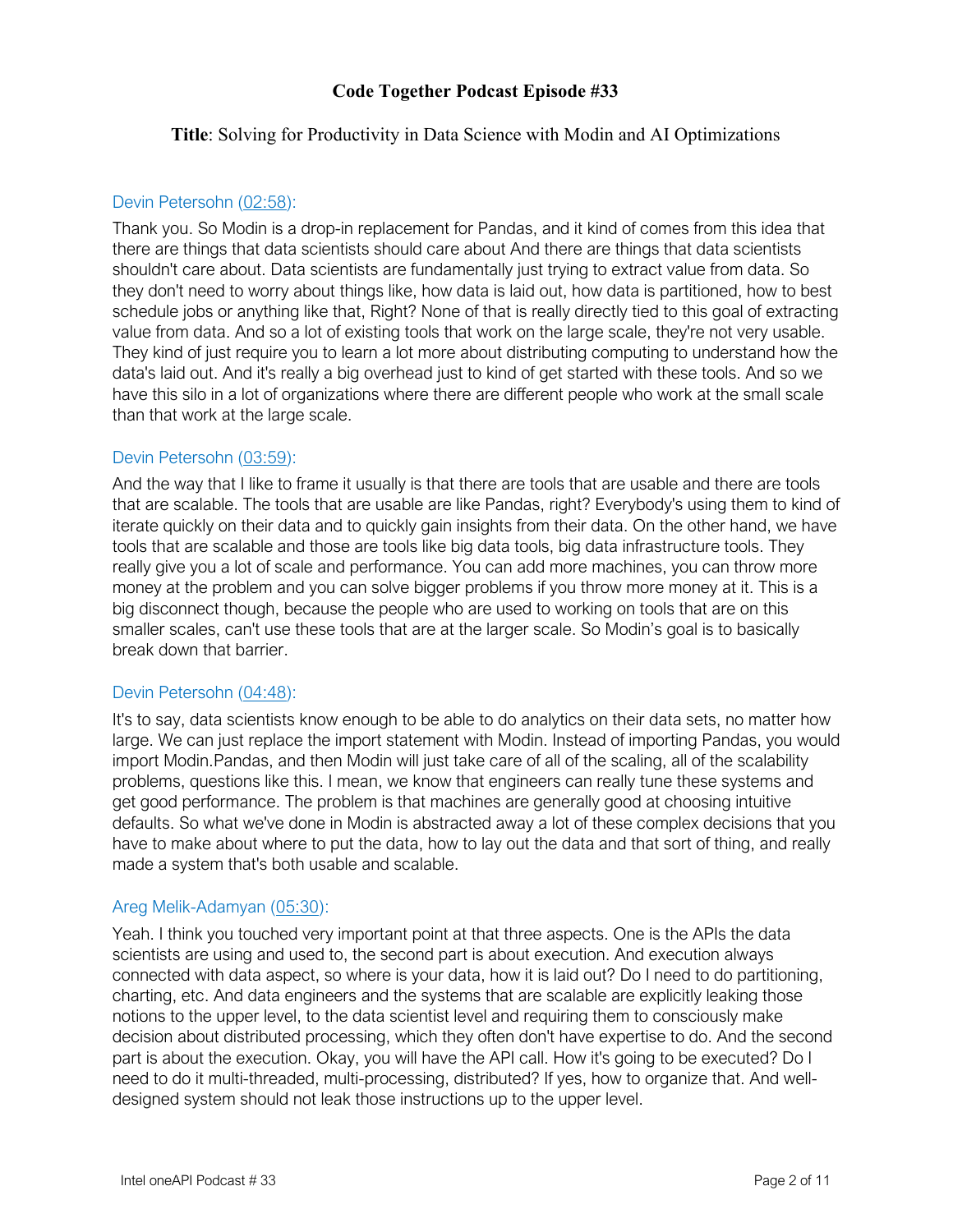### **Title**: Solving for Productivity in Data Science with Modin and AI Optimizations

### Areg Melik-Adamyan (06:31):

Though it should provide ways, if you know what you're doing, to instruct the system how to do that. And one of the advantages of Modin is this well-designed, layered architecture where on top of the system, you have user-facing APIs and Modin out-of-the-box supports, Pandas API, 100% functional and about, if I'm not mistaken, 90% performant. Also you can have plugged in SQL font so you can use SQL interchangeably. And there's a possibility to plug in domain specific language, to leverage all the layered architecture. And this information hiding, and layered API is giving possibility for system engineers to create systems that are using the same APIs, but can run on completely different types of hardware, both locally and in a distributed manner, and even in the cloud. Okay. So I think it'll be good to have an overview in Modin architecture. In general, the layers and information exchange and how this layer architecture allows users to do performant processing of data. Devin, do you want to take the lead here?

### Devin Petersohn (07:57):

Yeah, sure. I'll jump in here. So Areg, you already mentioned a bit about the API layer and how we can actually just treat the API as a different layer. The layered architecture does give us a lot of power, so the Pandas API, a SQL API... We even have been toying around with an experimental spreadsheet interface. All of these things are just different ways of expressing what you want to do. And so the view that we've taken for Modin is that fundamentally, the tool should not get in the way of what you want to do.

# Devin Petersohn (08:32):

It should just be that you're expressing computation, right? Or you're expressing what you want to do. And then the computation is just handled for you. Speaking of APIs, one thing that I've seeing people say about Pandas is that the Panda's API is not scalable. And I think that there's a big distinction between Pandas not being scalable, which is true, and the Pandas API not being scalable. The API is massive, of course. And it's very, very difficult to kind of go through and individually parallelize all of these things. The layered architecture of Modin actually gives us a lot of power to reduce the surface that we need to parallelize. And I'll talk a little bit more about that, but an API is just a way of expressing what you want to... It can't be scalable or not scalable. It's...

#### Areg Melik-Adamyan (09:16):

Yeah, scalable API is kind of, I don't know, oxymoron to say. Execution can be scalable, or data processing can be scalable. The API is just an API.

#### Devin Petersohn (09:25):

Right, right. I think that it's kind of a mistake to tie the Pandas API to the Pandas execution and say that Pandas API cannot be scalable because Pandas isn't scalable. Pandas is just not optimized and Pandas itself... Actually, there are a lot of leaky details about how things are implemented, but what we've done in Modin is done a lot of things like separating the logical order from the physical order. And a bunch of different concepts that you have in databases that when you try to apply them to data frames, it takes a little bit of finesse to make it work, but you get so much more benefit whenever you're not leaking these details, you get so much more benefit whenever you parallelize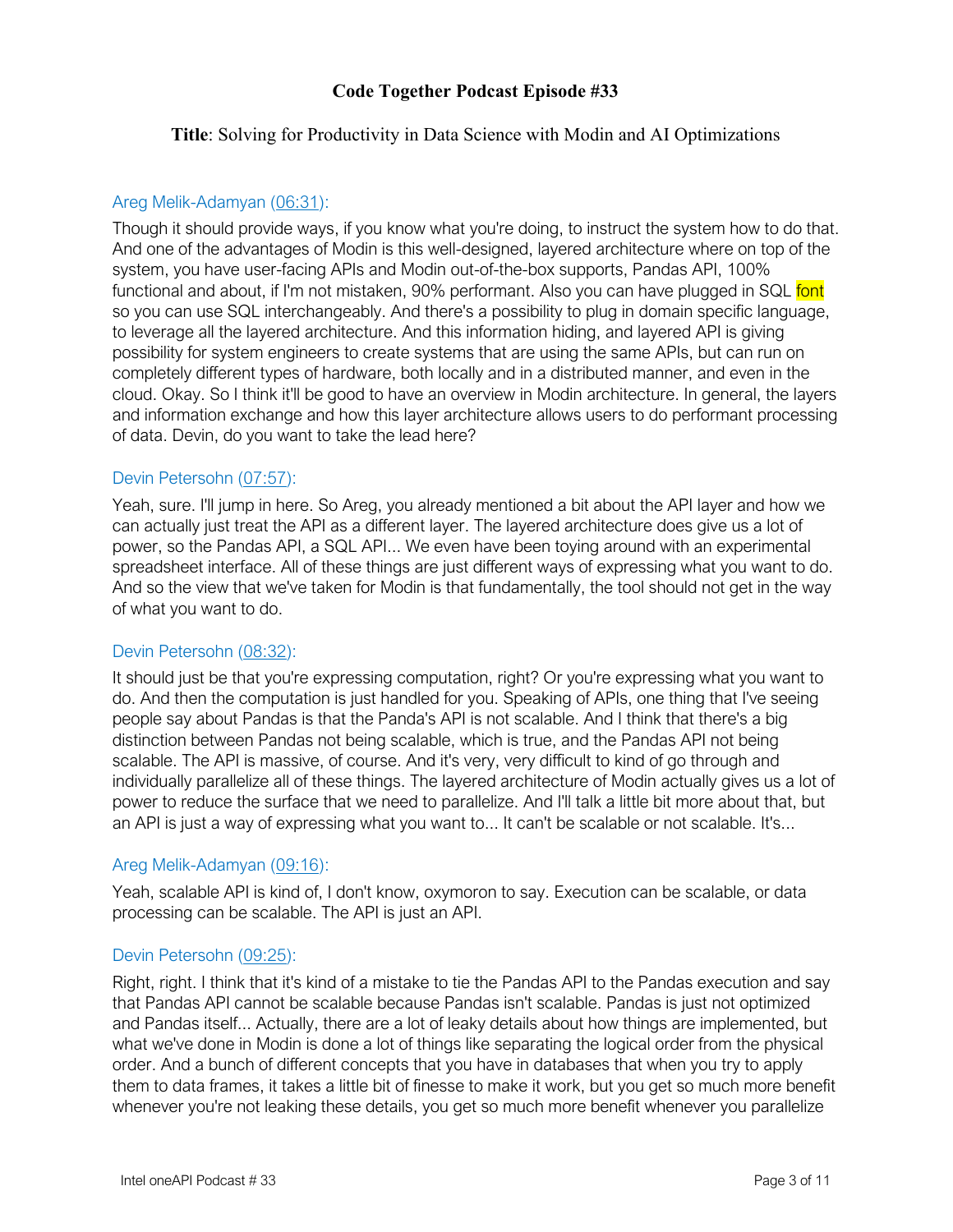### **Title**: Solving for Productivity in Data Science with Modin and AI Optimizations

things. So there's a lot of things that we can do once we decouple the API from the execution like we have in Modin.

### Devin Petersohn (10:14):

And so the internal layers... The kind of narrow waist of Modin is the data frame algebra, which was developed at Berkeley as a part of my PhD thesis, effectively. So what we can do is take the over 600 operators in Pandas and express those in around 16 operators. And the 16 operators are very powerful, very expressive, but they also give us the ability to express things in an optimal way. We can do things like suggest type hints, for example, or assume an output order because we've done a lot of the work that it takes to kind of identify this narrow waist algebra. And the algebra is actually what we can implement in a scalable way. Then all it is just a matter of basically translating the Pandas API into this algebra. And once you have a scalable implementation of the algebra, you have a scalable Pandas effectively because of that narrow waist.

#### Areg Melik-Adamyan (11:11):

Yeah, and as we know in a world design system, which layer provides a different abstraction from the layers above and below, which is nicely done in Modin, yes. Modin is not ideal, but this layer way is done very nicely. And that's what we're leveraging. If you follow a single operation as it moves up and down to the layers, obstructions change with each method. And that's what makes Modin powerful. It's deep. One of my favorite examples is Unix file functions, manipulation functions. There are only five of it, but each function is very deep, because Linux or Unix is comprised of very well-defined obstruction layers.

#### Areg Melik-Adamyan (11:48):

And Modin following the same tradition, providing different obstructions, different layer. Like if you want to do... get a frame read, then each layer is dealing with its own level of obstructions. From the user perspective, it's just a Pandas call, but they would know that it needs to go and find the file. It needs to do some assumptions about file. How many workers needs to be involved? Are we doing in a distributed way or just in a multi-processing way? Perform the parallel read from the source, fill out some metadata that can be used in the further operations, and this is the power that Modin is providing to be able to optimize on the needed level or the needed task.

#### Devin Petersohn (12:37):

Right, so this doesn't actually just limit us to being able to use Ray and Dask, which are commonly associated with Modin running on. We can also leverage existing high performance database systems.

Areg Melik-Adamyan (12:51): Or data processing systems in general.

Devin Petersohn (12:53):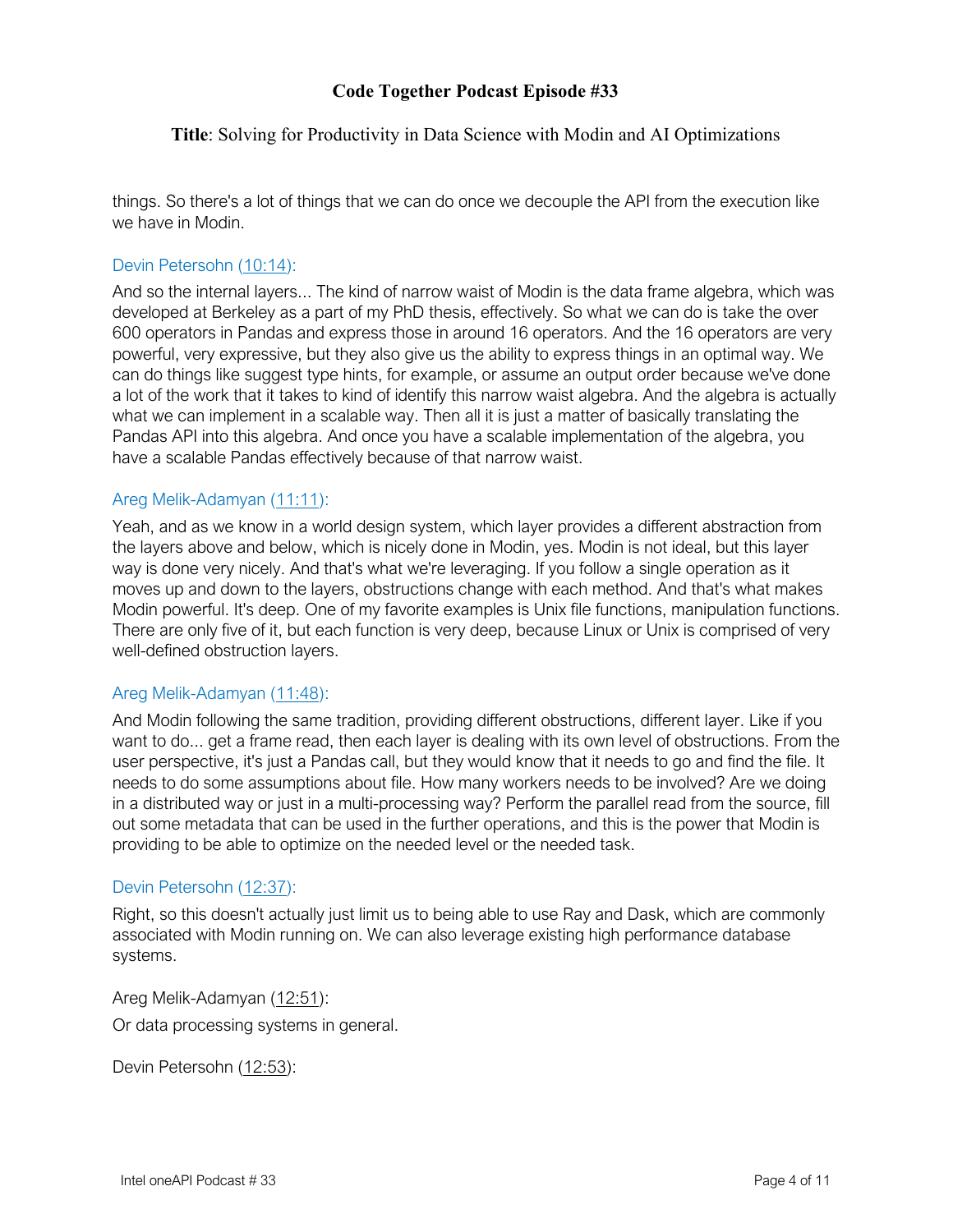### **Title**: Solving for Productivity in Data Science with Modin and AI Optimizations

Yes. I mean, as a long as you can implement the algebra or some subset of the algebra, you can have a Pandas API on top of it. And so we have of course OmniSci, which has been under development for quite a while now, actually.

Areg Melik-Adamyan (13:07): Yeah. It's more than a year, right?

### Devin Petersohn (13:08):

Yeah. It's quite robust I think at this point. OmniSci is a very performant database that can run things on CPU or GPU. And so we have the ability to be heterogeneous on these engines. Modin isn't tied to really any specific execution model or anything like that. We have just a lot of power by having this narrow waist of the data frame algebra.

### Areg Melik-Adamyan (13:32):

Yeah, on this data, this layered architecture with the data from algebra, allows to use OmniSci in different modes. On the layer that is responsible for the data from algebra, we generate a query plan. Then it goes to the OmniSci DB and because OmniSci DB is able to do heterogeneous execution, boom. Now we can run in our CPU or GPU, or both on CPU and GPU, which is quite unique in the world of data frames.

#### Devin Petersohn (14:03):

Yeah. So one of my thesis topics was actually around data frames. And when we talk about data frames, everybody's got kind of their own idea of what a data frame is. When I'm talking about a data frame, typically I'm talking about the kind of our and Pandas data frame world where... I think our team at Berkeley was the first to define a data frame data model and defining this and being able to express it in math, having the data model and having the algebra. This actually gives us a lot of future really interesting work because we can start to optimize things once we can express them in math and the mathematical foundation of Modin, it's there. Not only does it give us this ability to go in and optimize things, but it also gives us the ability to run computation on heterogeneous systems or execution.

#### Areg Melik-Adamyan (14:56):

Yeah, I think for the listeners who are worried about it from algebra, I recommend them to go with your papers, but the analogy is quite good. The same way as databases... We're using relational algebra is a foundation of the further work cause there's again, very well-layered architecture on the top. You have database manipulation language, which usually is a SQL, then which is being translated into the relational algebra and that's the point of entry to the real databases and real execution.

# Areg Melik-Adamyan (15:25):

The same is here. Data from algebra provides you the entry point where based on the additional information, about the execution part, about the system you are running on, you can slice and dice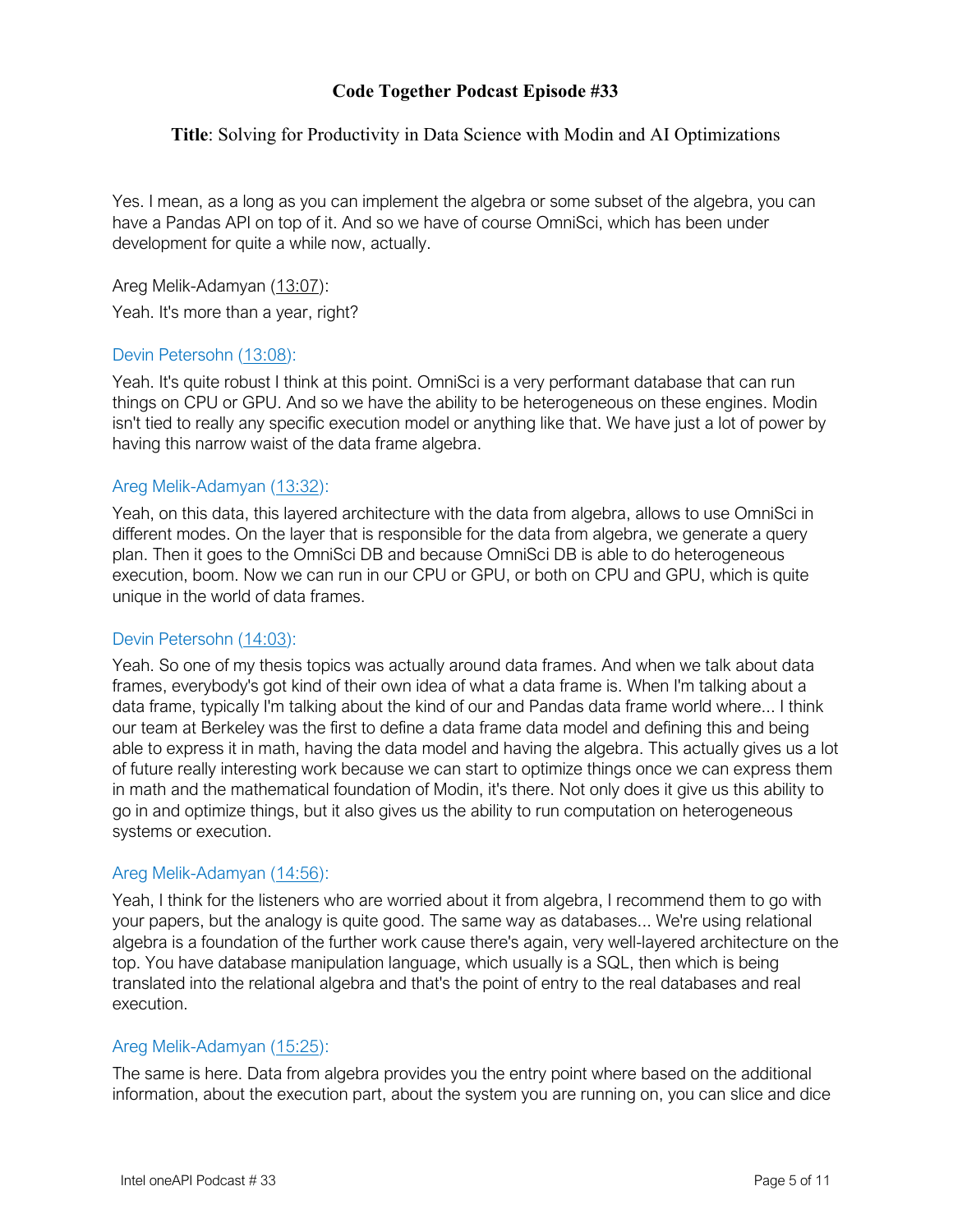### **Title**: Solving for Productivity in Data Science with Modin and AI Optimizations

and optimize the way needed to fulfill some service level objective. You want to do it fast. You want to do it minimally involving course in the certain time, etc., etc., all those optimizations are now possible. Because you have this very powerful and explicit intermediate language called data frame algebra. And I propose to switch gears a little bit and talk about some limitations of Python that we're encountering in Modin, and in general the advancement and trends that we see, and preparing to implement in Modin.

#### Devin Petersohn (16:23):

Sounds great.

# Areg Melik-Adamyan (16:24):

Okay. So let me ask you a quite controversial question like why Python? Why do people in data science use Python? I have my answer, but I would love to hear yours.

# Devin Petersohn (16:38):

Yeah, it's a great question. Some people have said that the reason Python is so popular is actually because of Pandas. Now, Python is not a strongly typed language. When you're doing data science that can actually be powerful because sometimes you get data in that's not clean, you get data in that's not, fully adhering to your desired schema and you have to do something with it. Before data frames it wasn't really that easy to load something in that had multiple different data types within a column, for example. Python as a language can do things like throw run time type errors. You can throw type errors at run time and Pandas will try to infer the type of a column at run time. These are extremely powerful when it comes to trying to clean data and trying to analyze data that isn't necessarily well-typed or well-schemed.

# Devin Petersohn (17:39):

And so I think at least, this is somehow contributing to the major rise in Python, the major rise in Pandas, because these are concepts that we've worked on formalizing in terms of the type inference rules for example, and the rules for how to maintain order. All these components of the data frame are things that we've worked on formalizing, and so we have a lot of challenges in trying to scale some of these behaviors that aren't present in other systems. There aren't a lot of systems that let you have really loosely typed columns, and that don't really adhere to any specific schema, but still allow you to do things like joins when your schema is not well-defined. Pandas is... It allows you to do that.

# Areg Melik-Adamyan (18:24):

Yeah, it's really good point. Python is a language without bones. So it's ideally created for adopting DSLs, domain specific languages, because Pandas is a domain specific language, TensorFlow is a domain specific language. All these popular frameworks are domain specific languages and Python, it's a ideal candidate, ideal language to adopt to the requirements of DSL. It'll be creative if Python out-of-the-box was distributed concurrent programming language. Then lots of problems that we're now dealing by creating these layered architectures and hiding execution from the top level, would have been gone.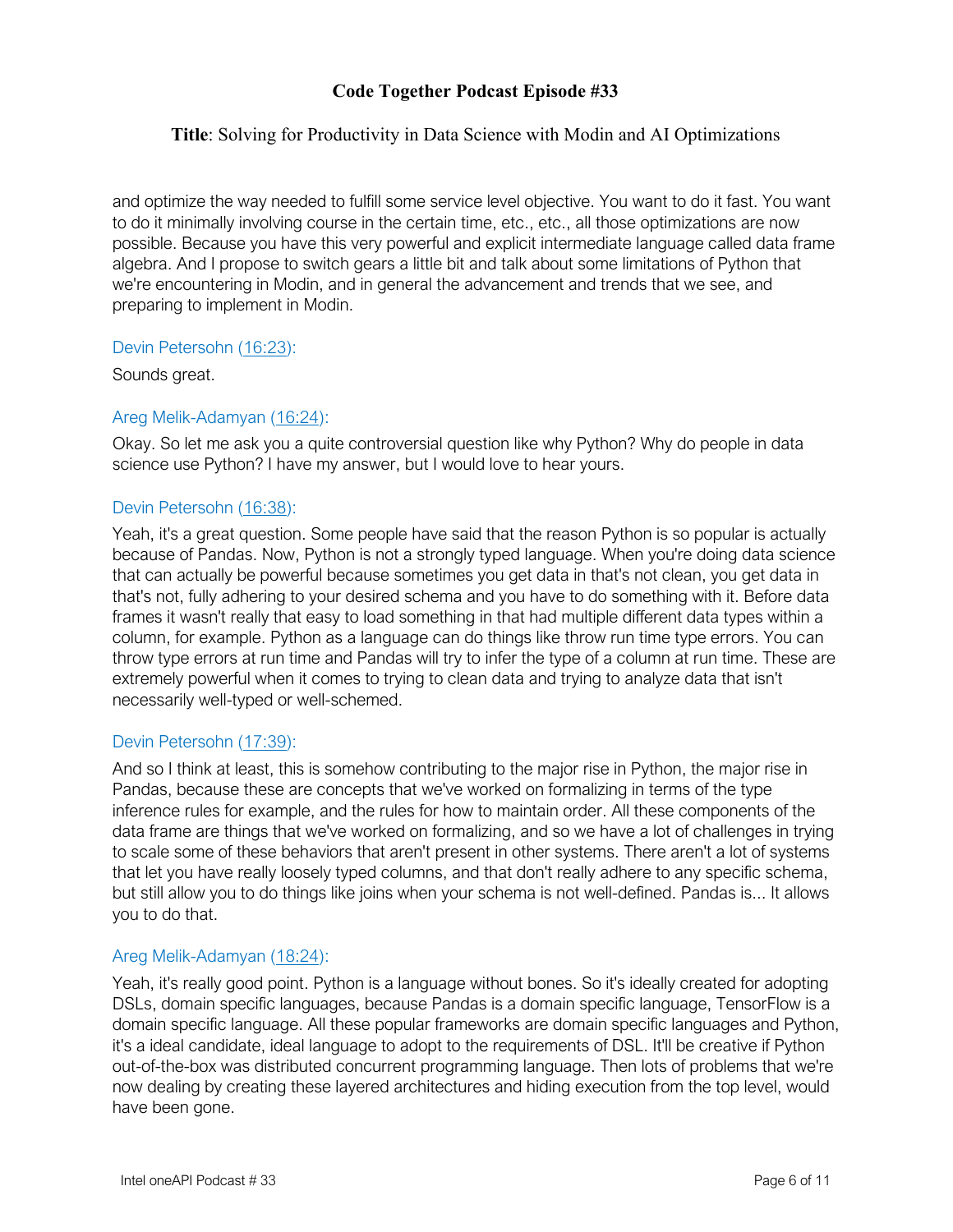### **Title**: Solving for Productivity in Data Science with Modin and AI Optimizations

### Areg Melik-Adamyan (19:05):

But we have what we have and the problems with the concurrency where we're alone in the Python world. And because of that, systems like Dask, Ray, couple of others occur who are trying to fill the gap of this lack of concurrency and lack of distribution. So what do you think is going to happen in the future in terms of the execution engine in Modin? And why am I interested? Because as you know if Intel has Intel Distribution of Modin, which is part of Intel® oneAPI AI Analytics Toolkit, and to have the best optimizations for the Intel platform, we are constantly monitoring and optimizing Modin both in upstream and Intel® Distribution for Python for these various executional engines. So what's your take on this?

# Devin Petersohn (19:59):

Yeah. So you asked about the future of Modin in terms of execution. One of the observations that I've had in the context of Ponder, Ponder is the company that's behind Modin. One of the things that I've noticed with a lot of organizations, is that these folks who do data science don't often get to choose their infrastructure. And so what we are doing is basically working on building Pandas on everything. Where it'll basically run on your hardware, software, on your deployments, wherever you run your data pipelines, Modin will basically allow you to run on those. And so we have proven good performance with systems that perform SQL queries. We have good performance on things like Dask and Ray. So what we're really trying to do is enable data scientists to just run Pandas on their company's chosen platform. And we've seen a lot of value in some of the companies that we're working with, who want to migrate from one system to another.

# Devin Petersohn (21:08):

What they're doing is they're using Modin... we're integrating Modin with the first system. The migration is happening at some point in the future and whenever that happens, we'll have all the testing in place, and everything will just be ready. We'll just turn a switch within Modin and then Modin will now be using system B. And it didn't take thousands of human hours to sit at the computer and go and type around trying to figure out how to debug all these corner cases in the new system, right? Because Modin knows how to translate these Pandas scripts down into both system A and system B. And so what we are trying to build and what we're trying to unlock is the productivity that you would gain from not having to do all of this extra boiler plate work, all of this extra translating. I mean, do we really need people whose job it is to translate Pandas to Spark?

# Devin Petersohn (22:03):

That seems like a total waste of time to me. So what we really want to do is just elevate the level at which people think about things. Work in Pandas, work in SQL, work in whatever language you like, Modin will do the work of translating it down into the data frame algebra, which is extremely expressive as we've been mentioning. And then that data frame algebra will be implemented and translated to multiple other systems. So the Pandas on everything vision, isn't just Pandas, of course, it's really multiple frontends to multiple backends. But that's been the vision from the beginning, is this idea that data scientists can just sit down at a computer and immediately be productive.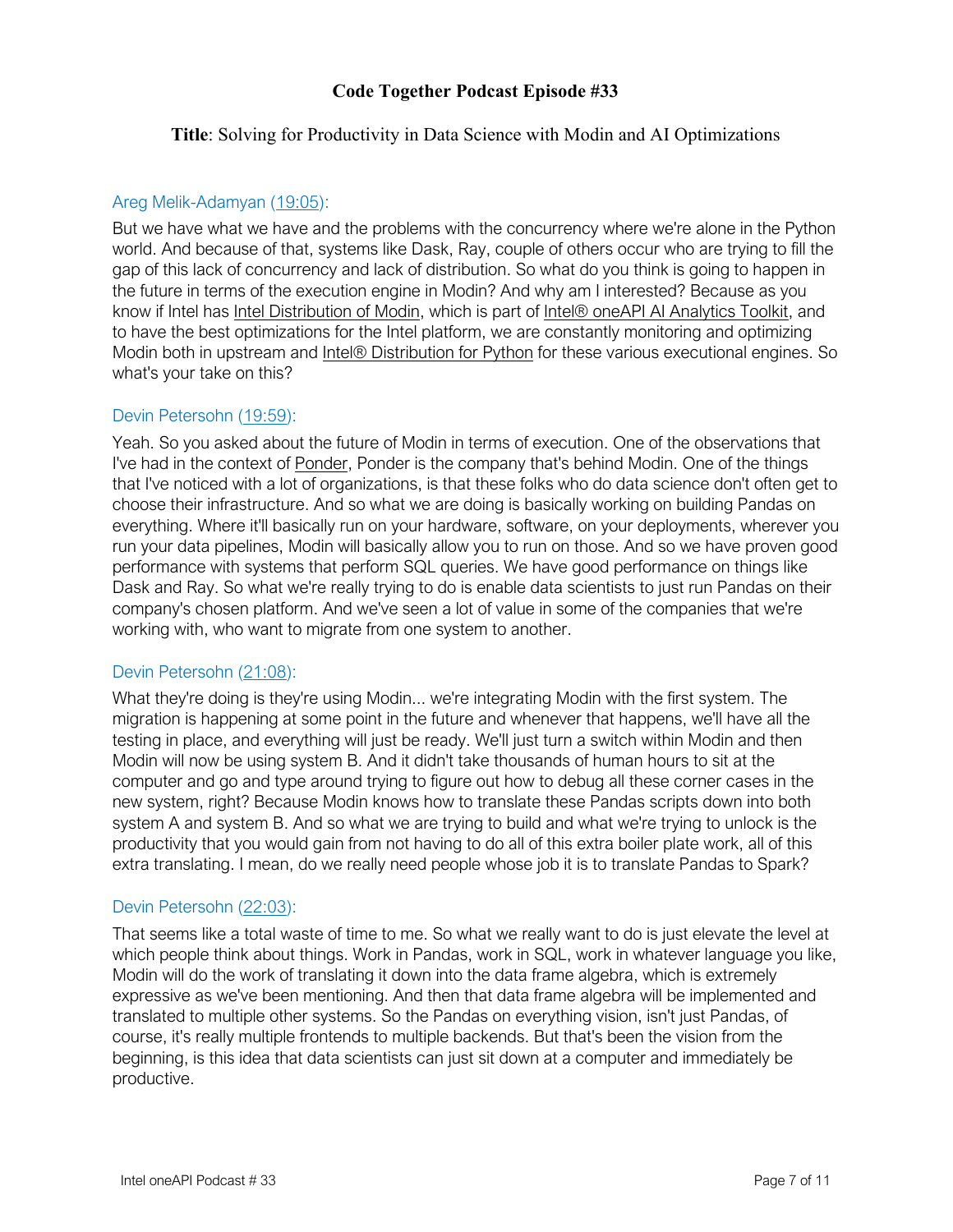### **Title**: Solving for Productivity in Data Science with Modin and AI Optimizations

#### Areg Melik-Adamyan (22:46):

Yeah, you touched really very important points. And one of the aspects that we are constantly working is standardization. And both Ponder and of course Intel are part of the Data APIs Standardization consortium. Intel is a founding member of the Data APIs Standardization Consortium. And currently this consortium is focused on standardizing two aspects of data science: standard array APIs and array exchange protocols, and data frame APIs and data frame exchange protocols. Array APIs and exchange is a little bit further, more advanced. The first version that's out is already adopted by most popular libraries like NumPy, PyTorch, MXNet, scikit-learn. So this... APIs standardization allows one of the first aspects of breaking from this jail that Devin was mentioning when dealing with the arrays. And the next step is data frame APIs, data frame exchange protocols that are coming, data frame exchange protocol RFC is published, and APIs will follow, and this will allow to use new standard APIs in various systems, and the vision that Modin has is becoming even easier.

### Areg Melik-Adamyan (24:10):

Now you don't need to do end-to-end translation of various APIs to the Modin execution, but you can actually focus on a single standard API if the standard API is adopted into our various systems. I think often we see interest from **Pandas**, Modin, Vaex, and cuDF. So I think that these systems will be the first systems to adopt the standardized data from APIs, which will make first of all, data scientists' life much easier, but of course it'll allow us to focus more on the optimizations instead of doing a lot more translation and covering corner cases.

#### Radhika (24:53):

Devin, could you provide some resources for developers to learn more?

#### Devin Petersohn (24:57):

So Modin is completely opensource. The work we're doing at Ponder is opensource. You can go to Ponder.io and you can find all the links there, but Modin is on GitHub at github.com/modin project/modin. That's M-O-D-I-N. You can also PIP install Modin. We actually recently surpassed two and a-half-million installs since the project's inception, so it's growing and the community is constantly growing. There are lots of other tools and utilities on the Ponder company website and also the GitHub. You can also just email me directly at devin@ponder.io. That's D-E-V-I-N at ponder.io, or you can reach out over LinkedIn and connect with me. I'm always happy to chat about the things that we're doing and help folks get introduced into the Modin ecosystem.

# Radhika (25:47):

Areg, do you have any additional resources or tools that our listeners can use from the Intel site?

#### Areg Melik-Adamyan (25:55):

Intel is a partner for the open sourcing so with all the optimizations and the work related to the performant backend, attaching and optimizing is also done in opensource. And you can see in the GitHub all the names, Intel folks that are working on this and optimizing and moving the community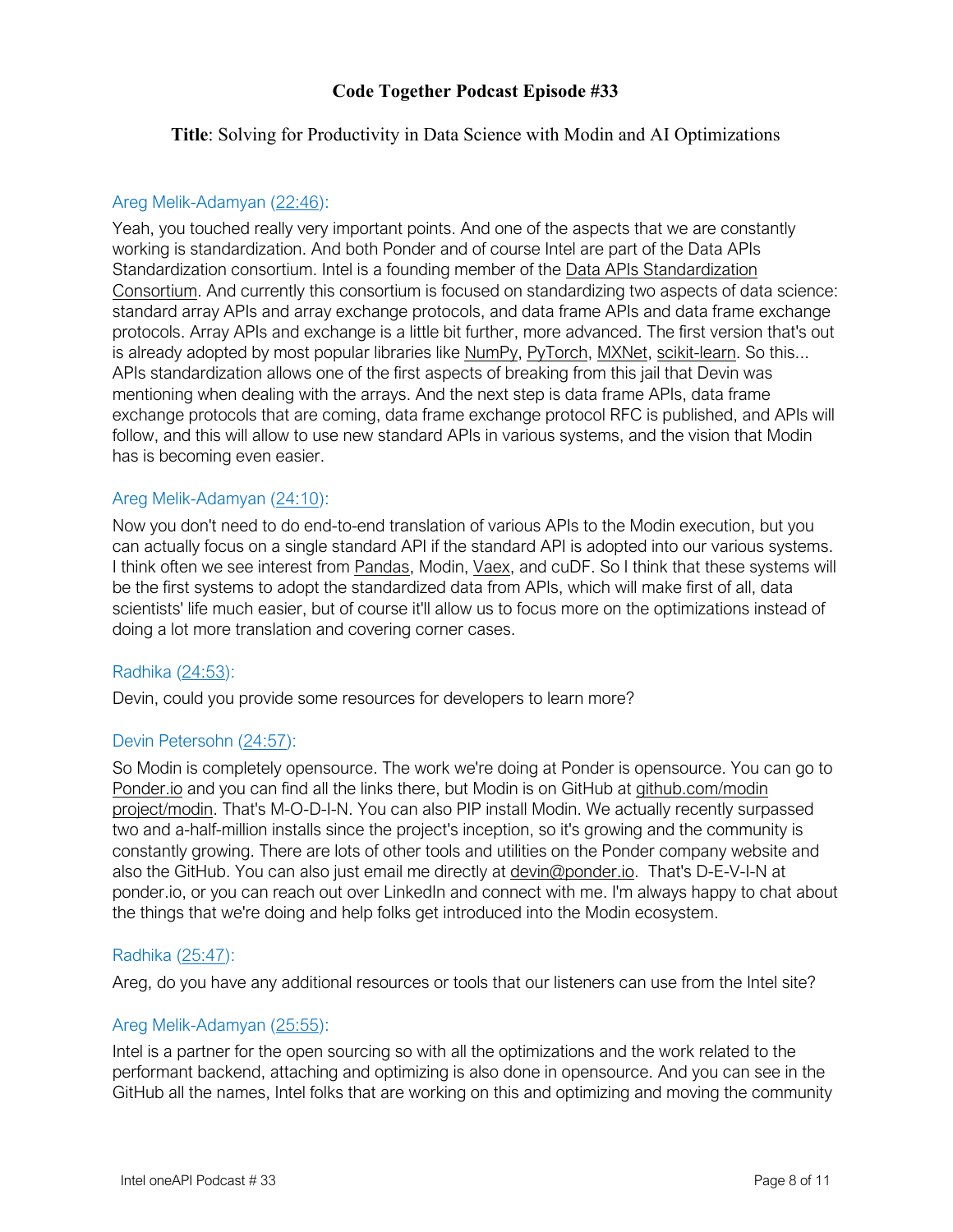### **Title**: Solving for Productivity in Data Science with Modin and AI Optimizations

forward. The product Intel is bringing to the market is called Intel® oneAPI AI Analytics Toolkit. It's based on the open-source versions of Modin, optimized by Intel® Extension for Scikit-learn\*, Intel® Optimization for PyTorch\*, and Intel® Optimization for TensorFlow\*.

#### Radhika (26:33):

Perfect. Well, we're almost out of time. I wanted to thank both of you. Devin, Areg, it has been such an exciting discussion and it's been a pleasure to have you both. I would love to thank all of our listeners for joining us today. Let's continue the conversation on oneapi.com.

PMR- Attached Transcript – attached Audio file – attached

# **Code Together Podcast Episode #33 Title:** *Solving for Productivity in Data Science with Modin and AI Optimizations*

### **Abstract**

The rapid advancement in machine learning and data science fields have aided data scientists in arriving at meaningful insights. However, it's not been an easy task to optimize machine learning infrastructures to allow data scientists to focus on their core expertise. Today, we will discuss how certain tools and hardware optimizations are not only saving time, but also enabling data scientists to be more productive.

#### Learn more

RESOURCES | share resources + links

- Ponder.io
- Intel® oneAPI AI Analytics Toolkit

------------------------------------------------------------

------------------------------------------------------------

- Intel® Distribution for Python
- Intel® Distribution of Modin<sup>\*</sup>
- Intel® Extension for Scikit-learn\*
- Intel® Optimization for PyTorch\*
- Intel® Optimization for TensorFlow\*
- https://medium.com/intel-analytics-software/data-science-at-scale-with-modin-5319175e6b9a
- https://towardsdatascience.com/the-modin-view-of-scaling-pandas-825215533122

#### **Guests**

- Devin Petersohn, Cofounder and CTO of Ponder
- Areg Melik-Adamyan, Principal Engineer and Engineering Manager at Intel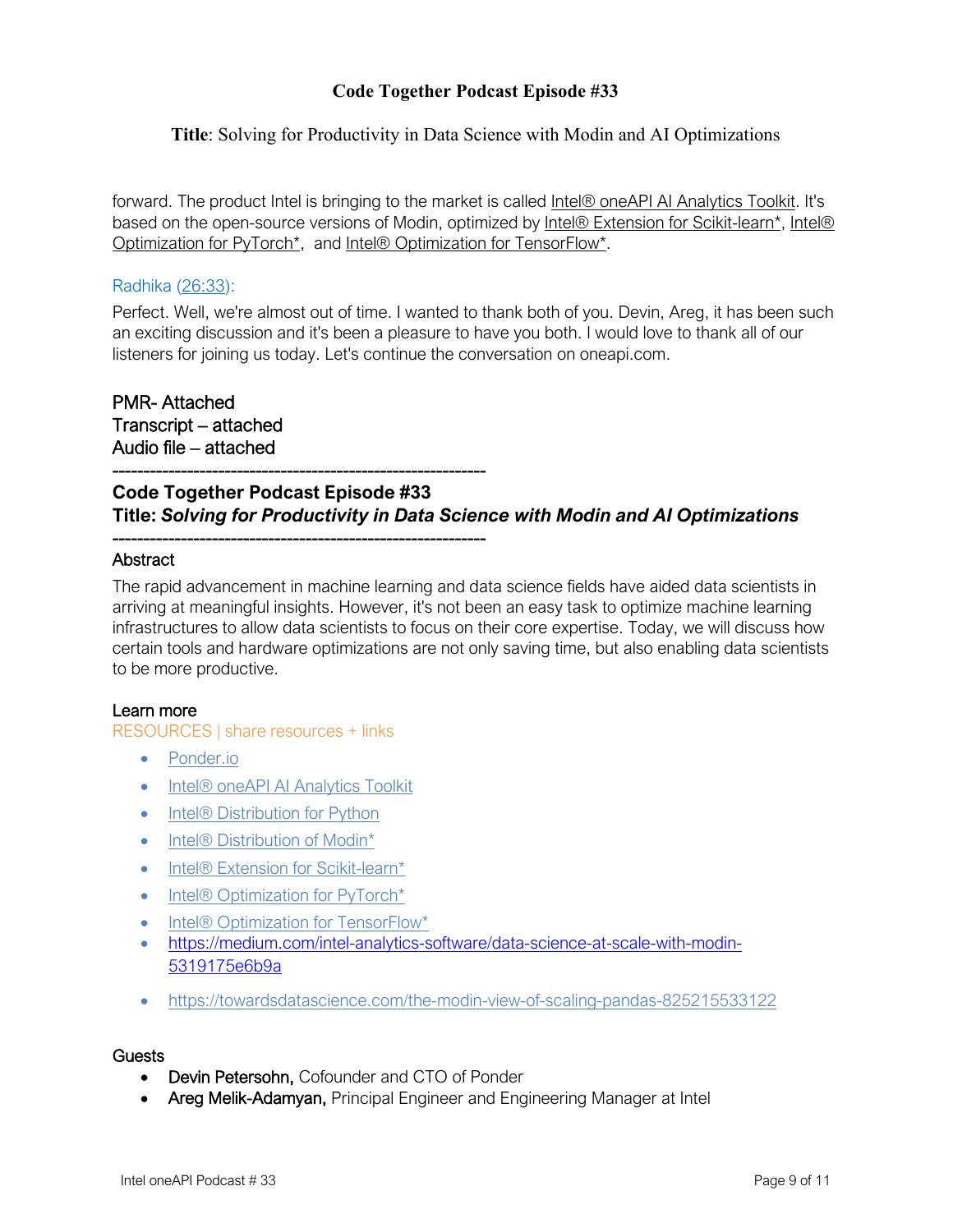**Title**: Solving for Productivity in Data Science with Modin and AI Optimizations

### **Keywords**

- Modin
- oneAPI
- AI Artificial intelligence
- Machine learning
- Data science
- Data scientist
- Pandas
- PyTorch
- XGBoost
- OmniSci
- Python
- Opensource
- API
- Heterogeneous
- SQL
- domain specific languages

### Hashtags:

- #AI #ML #DL
- #oneAPI
- #Modin
- #Pandas
- #PyTorch
- #XGBoost
- #Python
- #Opensource
- $\bullet$  #API
- #HeterogeneousComputing
- #SQL
- #DSL
- #OmniSci

# Social handles to ~potentially tag/engage:

https://twitter.com/ponderdata @ponderdata https://twitter.com/modin\_project @modin\_project @IntelAI @IntelDevTools https://twitter.com/aregm @aregm https://www.linkedin.com/in/devinpetersohn/ https://www.linkedin.com/in/aregm/